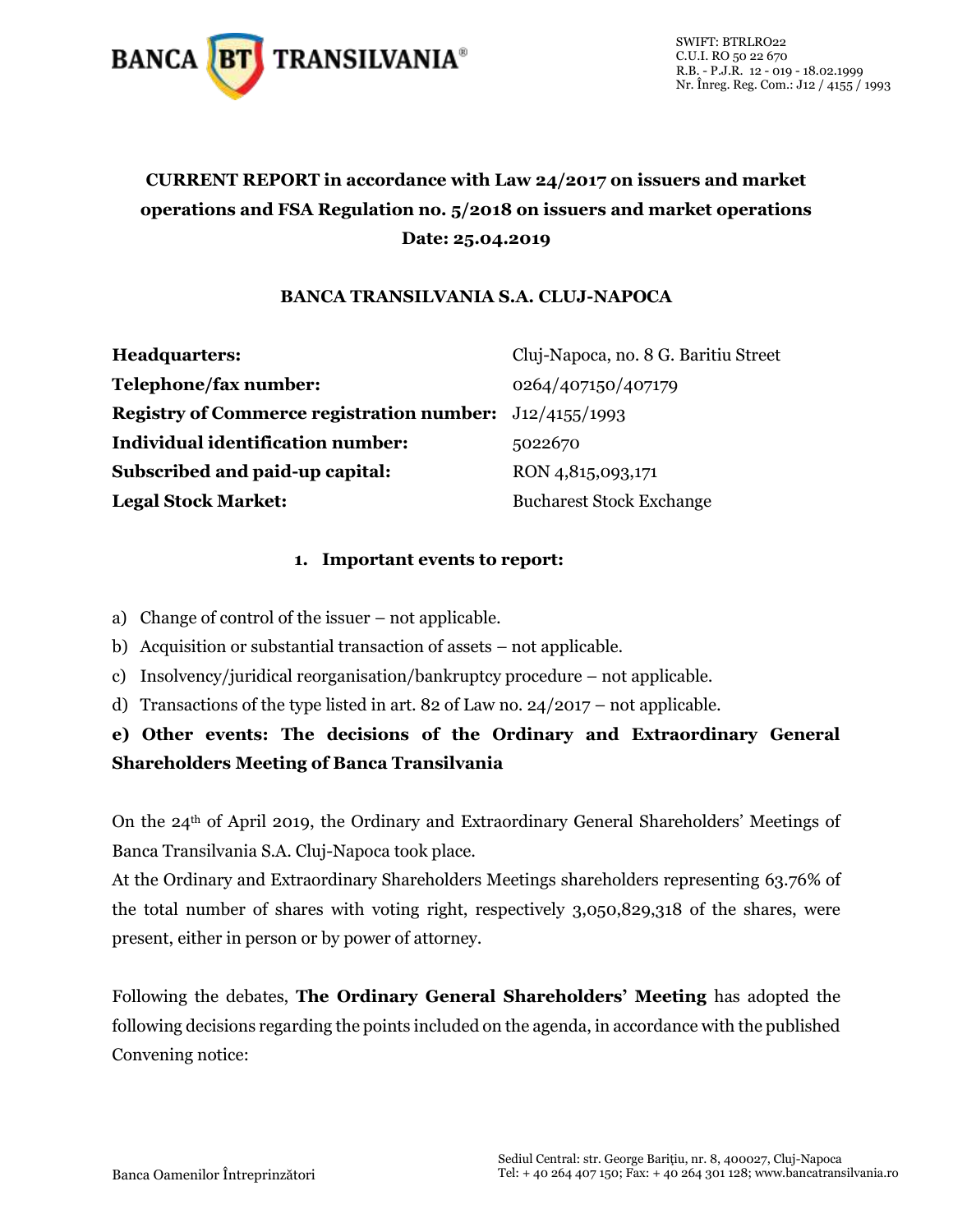

- **1.** Approval of the annual statutory IFRS financial statements for the 2018 financial year, in compliance with NBR's Order No. 27/2010, as subsequently amended, together with the Report of the Board of Directors and the Report of the Independent Auditor.
- **2.** Approval of the net profit distribution in the sum of RON 1,219,390,604 as follows: allocation of the sum of RON 196,188,315 for legal and other reserves, of the sum of RON 1,023,202,289 for net profit reserves to be distributed, of which RON 818,565,850 will be paid as dividends. Approval of a gross dividend per share of RON 0.17.
- **3.** Discharge of administrators for the 2018 exercise.
- **4.** Approval of the revenue and expenditure budget and the investment plan for 2019 (business plan for 2019).

### **2019: Incomes and expenses budget:**

| <b>INDICATOR</b>          | <b>RON</b><br><b>Million</b> |
|---------------------------|------------------------------|
| <b>Operating Income</b>   | 3.711                        |
| <b>Operating Expenses</b> | (1.891)                      |
| Provisions (net)          | (377)                        |
| <b>GROSS PROFIT</b>       |                              |

#### **2019: Investment Plan for Banca Transilvania:**

- $\blacksquare$  Branches + buildings: RON 69 million
- Investments IT and cards: RON 146 million
- Security: RON 12 million
- Miscellaneous: RON 21 million
- **Special Projects: RON 38 million**

## **TOTAL INVESTMENT (VAT included): RON 286 million**

- **5.** Maintaining the directors' remuneration for 2019 for the members of the Board of Directors and for the Chairman of the Board, as well as the maximum cap of additional remunerations (fixed and variable) granted to directors and managers.
- **6.** Approval of the date of **June 5th, 2019** as the registration date and of the ex date **June 4th, 2019**, for the identification of the shareholders who will benefit from the results of the Ordinary GMS and to whom the effects of the Ordinary GMS Decisions are applicable, including but not limited to the identification of the shareholders who will benefit from dividends.
- **7.** Approval of the date of **June 14th, 2019** as the payment date for dividend distribution.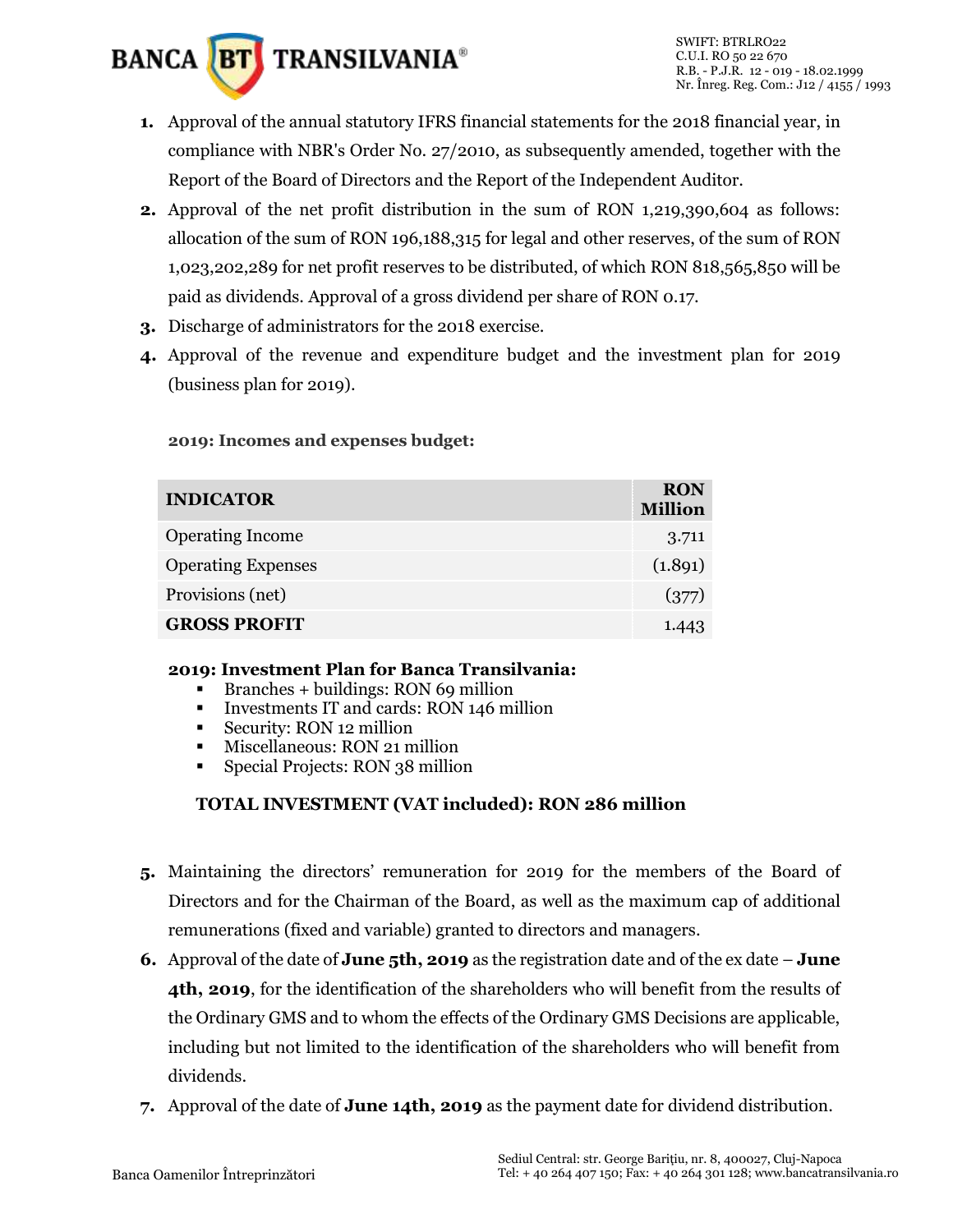

**8.** Approval of the mandates for the Board of Directors and for its individual members to carry out the decisions adopted by the Ordinary General Meeting of Shareholders.

Following the debates, **The Extraordinary General Shareholders Meeting** has adopted the following decisions regarding the points included on the agenda, in accordance with the published Convening notice:

**1.** Increase of the share capital with the amount of **RON 400,824,754** by issuing **400,824,754 new shares**, at a nominal value of RON 1/share, the determination of the price at the value of 0 (zero) lei at which the fractions of shares will be compensated following the application of the algorithm and the rounding of the results, in accordance with the applicable legal provisions as well as mandate to the Board of Directors in order to determine a superior value for the price (as the case may be).

The increase in the share capital will be carried out through the capitalization of reserves from the net profit of the year 2018 and the reserves from net profit of the previous years in amount of RON 400,824,754, by issuing a number of 400,824,754 shares, with a nominal value of RON 1/share in the benefit of the shareholders registered with the Shareholding Register held by the Central Depository at the registration date that will be established by the GSM.

| <b>Sources for capital increase</b>               |             |
|---------------------------------------------------|-------------|
|                                                   | Sums (lei)  |
| Capitalization of reserves from the net profit of |             |
| the year 2018 and the reserves from net profit    |             |
| of the previous years                             | 400,824,754 |

Considering the above, each shareholder registered on the registration date, August 2<sup>nd</sup> 2019, will receive free of charge, for each 100 shares owned, a total number of shares calculated as follows: 100x(400,824,754/RON 4,815,093,171).

The purpose of the capital increase is to sustain the current activity of the company.

**2.** Approval of the share buyback by the Bank, in accordance with the applicable legal provisions, under the following terms and conditions: